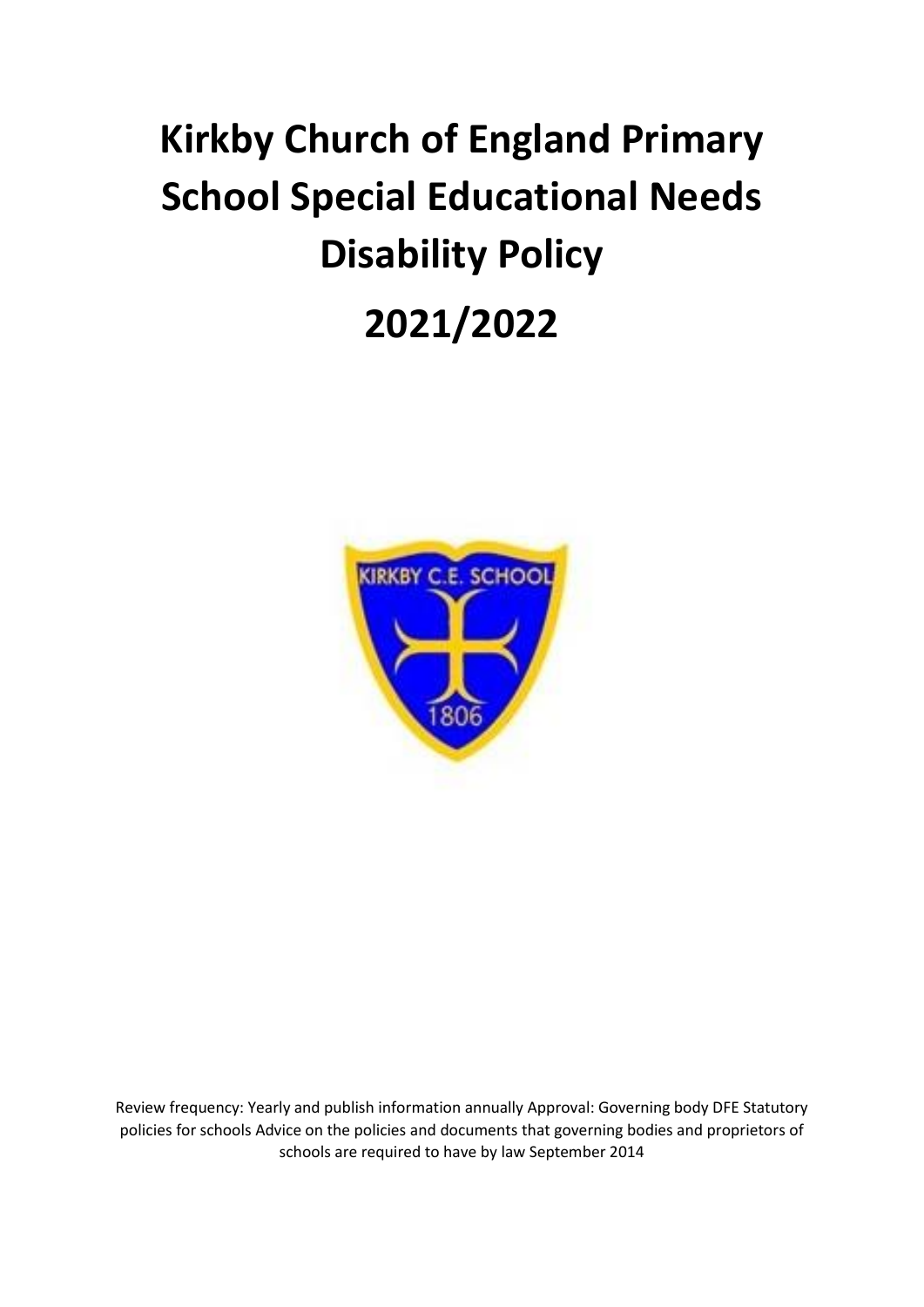## **Please read in conjunction with all other relevant documentation e.g. Inclusion, Behaviour and Safeguarding, Accessibility Plan.**

## **Special Educational Needs:**

The SEN Code of Practice (2014) defines Special Educational Needs as

"Children have special educational needs if they have a learning difficulty which calls for special educational provision to be made for them.

Children have a learning difficulty if they:

• (a) Have a significant greater difficulty in learning than the majority of children of the same age.

• (b) Have a disability which prevents or hinders them from making use of educational facilities of a kind.

• Generally provided for children of the same age in schools within the area of the local education authority

• Are under compulsory school age and fall within the definition at (a) or (b) above or would do so if special educational provision was not made for them.

Children must not be regarded as having a learning difficulty solely because the language or form of language of their home is different from the language in which he/she will be taught."

#### **There are four categories of need**

- Cognition and Learning
- Communication and interaction
- Social Emotional and Mental Health
- Sensory, Physical, Medical

#### **Aims and Objectives:**

The aims of the school are to identify, assess and provide full access to the National Curriculum for all pupils. With regard to pupils with SEN we strive to achieve this through early identification; consultation with parents; effective integration; and differentiated teaching which ensures a pupil/curriculum match and the promotion of positive attitudes. All class teachers are responsible for the initial identification and assessment of SEN; they also have responsibility for its provision within the classroom. All teachers are responsible for the progress of all pupils within their class. The SENCO has oversight and a lead role with regard to SEND provision in School. The SENCO, in conjunction with the Head teacher, will liaise with the appropriate support services. The SENCO will form links with local agencies, such as the Speech and Language Therapy Service, School Nurse etc., and LA sources such as Advisors and The Educational Psychologist with a view to forming close partnerships which will benefit children with special educational needs.

## **Admissions Policy and Inclusion Arrangements:**

Children with special educational needs are admitted into school in accordance with our wholeschool admissions policy. Our overall aim is to secure inclusion for all pupils (see Inclusion Policy) and enable their full participation in society.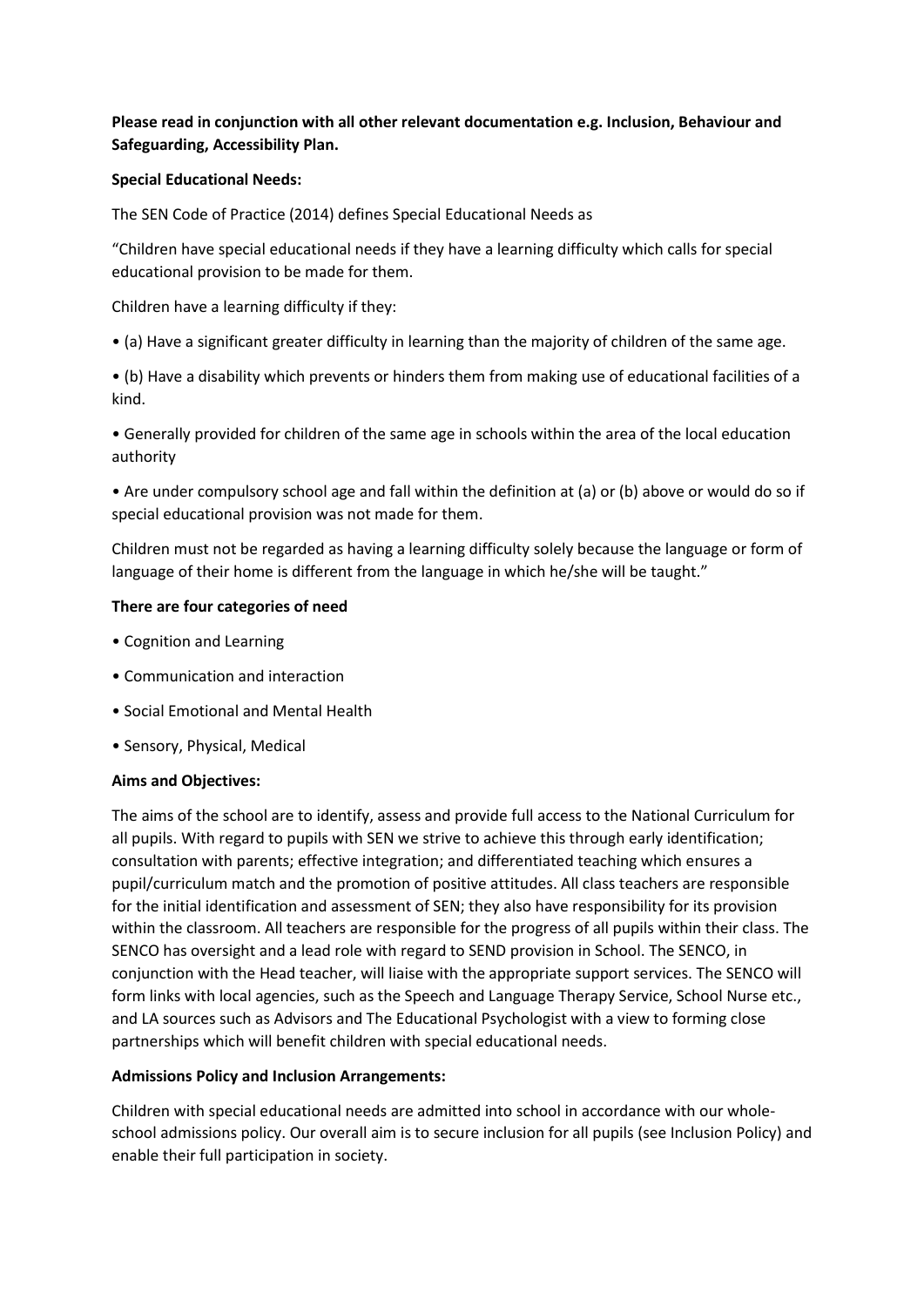## **Resources:**

Funding for SEN is received through the General School Budget including pupil premium and in some individual cases, additional LA funding. This funding is used to provide support for children with SEN and the provision of appropriate learning and teaching materials. A range of differentiated work is prepared and structured by class teachers, support assistants and the SEN Teacher. A range of timelimited interventions such as Active Literacy and Talk Boost are provided for the children where appropriate.

## **Graduated Approach:**

The school adopts a staged response to pupils' special educational needs, and will endeavour to:-

• Employ clear procedures to identify pupils whose academic physical, social or emotional development is giving cause for concern.

• Identify pupil's areas of weakness which require extra attention from the classroom teacher or other members of staff.

• Identify, plan, do and review, in consultation with parents and involving the pupil as far as possible, support plans designed to meet each pupil's identified needs.

## **The SEN Code of Practice (2014) sets out a two stage approach**

## **SEND Support:**

The class teacher has the initial responsibility for this – the most important and effective method of assessment in all areas of the curriculum is teacher assessment and observation. Class teachers are responsible for maintaining planning and provision for their class, detailing individual children, their SEND and action being taken. Parents are informed when a child is experiencing difficulties and are kept up to date through a termly meeting where the child's needs and outcomes are discussed and actions by home and school are agreed. Pupil's whose needs are not easily met through normal classroom differentiation and support from the class teacher, will initially undergo in-house assessment. A support plan is drawn up between the class teacher and the parent, supported by the SENCO. Class teachers follow this plan, which will be reviewed at least each term, but more regularly if needed. The SENCO and class teacher will meet regularly to discuss the progress of the child and to decide on whether any further action is needed. Where procedures through the support plan have not precipitated satisfactory progress, the SEN Coordinator will initiate further support from outside agencies. Parents' views will be sought for this review, and they may well be asked to attend a formal meeting. Other agencies/professionals who have had an involvement with the child will also have their views sought; they too, may well be asked by the SENCO to attend a formal meeting to discuss progress and/or next steps.

#### **Education Health and Care Plan:**

This stage is identified by the code, as where the LEA takes the lead in assessing pupils and providing/reviewing EHCPs. The SENCO will be responsible for the completion of all relevant paperwork at all stages. Appropriate consultation will be made with all professionals involved with the child. After an EHCP has been made, the LEA must review a child's progress at least once a year.

The Annual Review will:

• Assess the child's progress towards meeting the outcomes specified in the EHCP and collate and record information which the school and other professionals can use in supporting the child.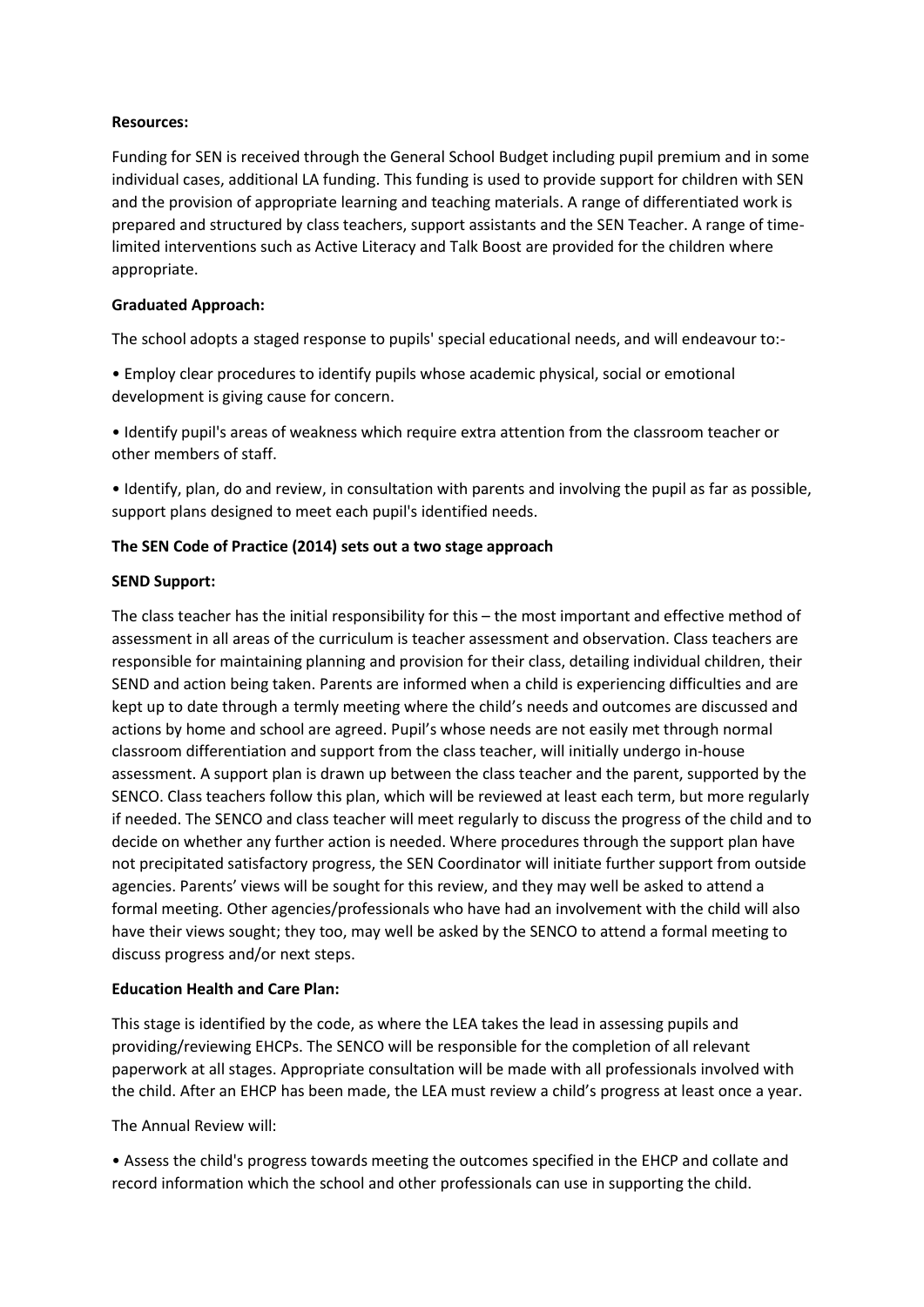• Assess the child's progress towards meeting the targets agreed when the EHCP was made, in the case of the first annual review; and the targets set at the previous annual review, in the case of all other reviews.

• Review the special provision made for the child, including the appropriateness of any materials provided, in the context of the National Curriculum and associated assessment and reporting arrangements. The school should provide a profile of the child's current levels of attainment in the different subjects of the National Curriculum and particular reference should be made to any modifications necessary to ensure full access to the National Curriculum. Where the EHCP involves a modification or disapplication of the National Curriculum, the school should indicate what special arrangements have been made for the child.

• Consider the continuing appropriateness of the EHCP in the light of the child's performance during the previous year and any additional special needs which may have become apparent in that time and thus consider whether to cease to maintain the EHCP or whether to make any amendments, including any further modifications or disapplication of the National Curriculum and

• If the EHCP is to be maintained, set new outcomes for the coming year, progress towards those targets will be considered at the next annual review.

#### **Statutory Assessment:**

In a very small number of cases the LEA will need to make a Statutory Assessment of Special Educational needs and consider whether to issue an EHCP. Statutory assessment will not always lead to an EHCP as information gathered may indicate that the school can meet the child's needs without the needs for any special educational provision to be determined by the LEA through an EHCP. A request for statutory assessment can be made by school; the child's parent or by referral from another agency (e.g. health authority or social services). The LEA will request and consider evidence from those involved with the child. If the LEA decides not to make a statutory assessment they must write to the parents and explain the reasons and set out the provision they consider would meet the child's needs appropriately. If the LEA decides that an EHCP is necessary it will draft a proposed EHCP and send it to the child's parents.

#### **Access to the curriculum and Integration:**

We aim for integration in all areas as far as is reasonably practicable, as regular withdrawal will affect access to the curriculum. Where children are withdrawn the interventions provided are timelimited and measured. Class teachers are responsible for their own organisation and teaching styles but it is recognised that differentiation of work will be a necessary tool for the accommodating of children with SEN in the classroom. There is no substitute for good teaching.

#### **In-service Training:**

All teaching staff have received training in areas such as differentiation, teaching methods. Teaching Assistants have received training in a range of methods to support children with SEN. Continued training to support children with SEN in school is a priority for all staff within school. The SENCO is available for discussion and advice relating to pupils, materials and methods of approaching problems. A resource bank of suitable materials is available to support children with SEN. The whole of this process is under constant review. Evaluation takes place, in particular, in the light of progress made, or difficulties experienced by pupils during the course of a learning programme.